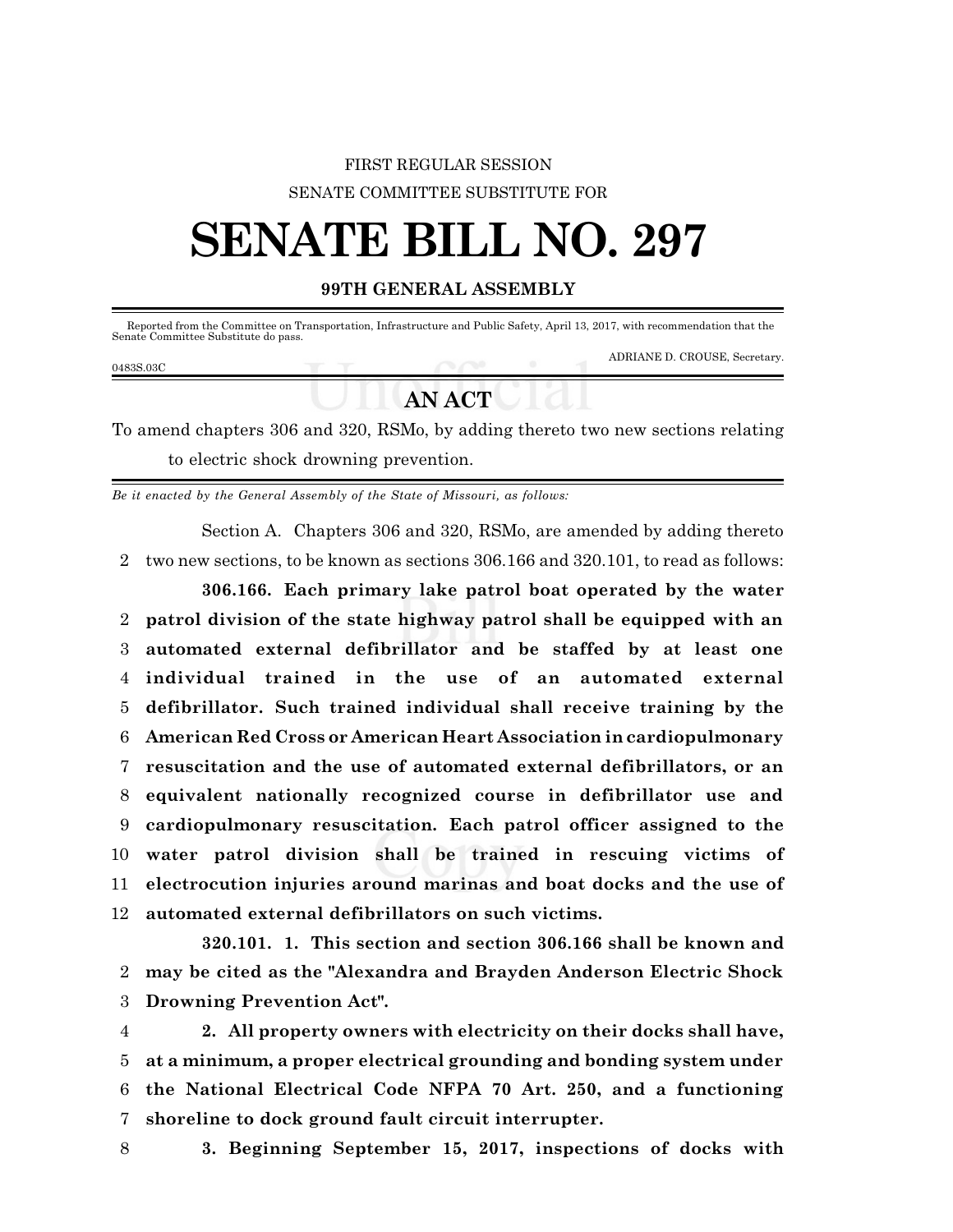**electricity shall be required as follows:**

**(1) For all new construction of docks with electricity;**

**(2) For all modifications of existing docks with electricity; and**

 **(3) For all changes or transfers in ownership of a dock with electricity.**

 **4. No permit may be issued without written documentation of a satisfactory electrical safety inspection.**

 **5. Dock inspections shall be performed by a licensed electrical contractor, county permitting authority, or fire protection district employee and documented in writing. The authority conducting the inspection shall have completed electrical safety training, conducted by a municipal, county, or state entity, and received a certificate of completion before being conferred with the responsibility of conducting dock inspections in the state.**

 **6. If the body of water and related docks are subject to a permitting authority, then beginning September 15, 2017, the entity issuing permits for the installation of boat docks on the body of water shall mail to every dock permit holder, once annually, a notice of the requirements stated in this section, specifications to be met for successful completion of a satisfactory electrical safety inspection, and contact information for qualified inspectors. Such notification shall specify the importance of electrical safety and the wear and tear to which docks are subject that may affect the electrical safety of the permitted dock.**

 **7. Upon recognition of an immediate safety hazard by the inspecting authority:**

 **(1) The dock shall be deenergized by either the inspection authority or dock owner; and**

 **(2) The dock owner shall have the repairs completed and shall have completed a subsequent electrical inspection successfully in order for the power to be reconnected.**

 **8. Upon a finding of an immediate safety hazard or unsafe condition by any person, the fire protection district or local law enforcement authority shall be notified and respond to the immediate safety hazard or unsafe condition. Upon assessment by the fire protection district or law enforcement authority, if the fire protection district or law enforcement authority finds that the hazard or condition**